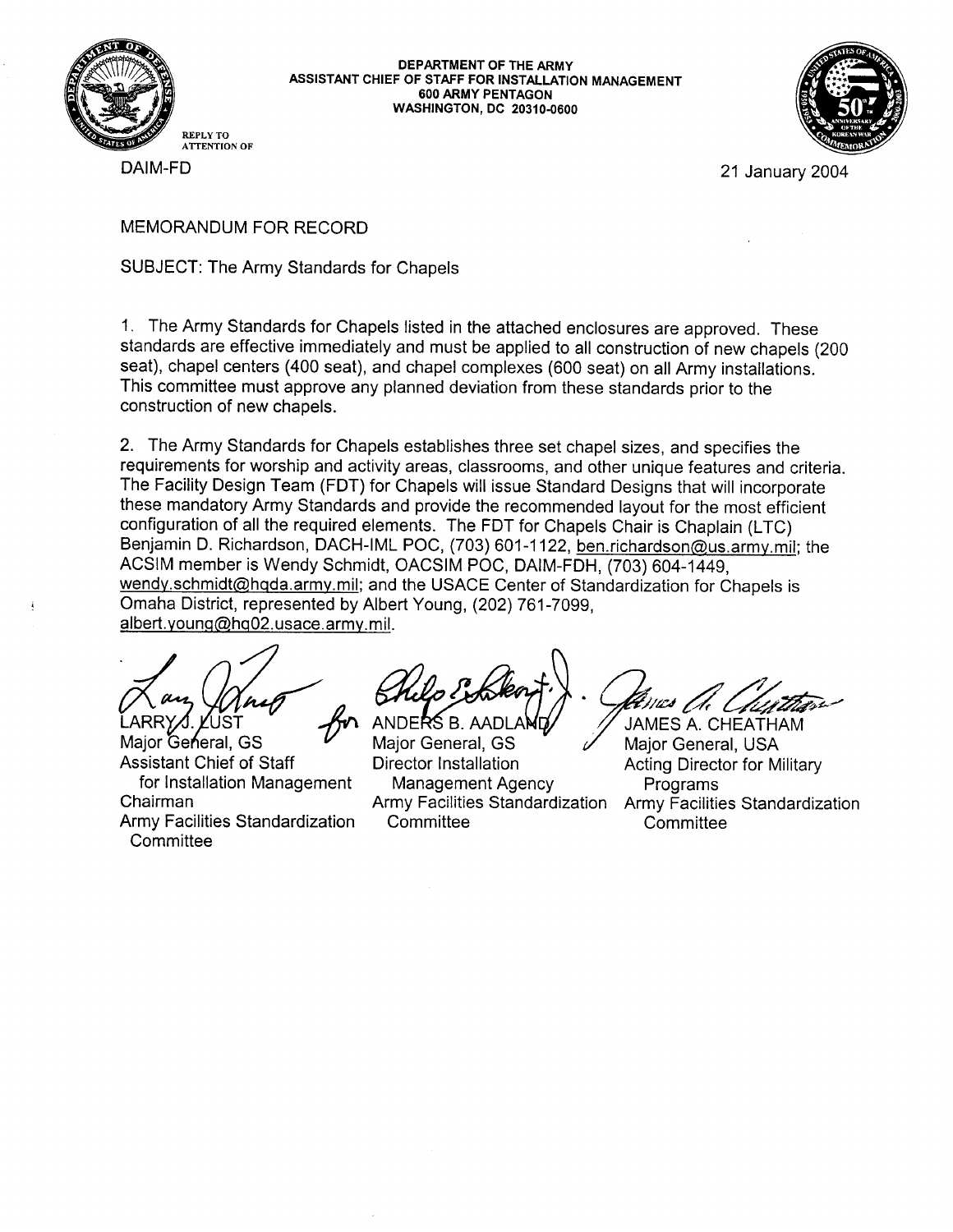## **The Army Standard for Chapel Construction – January 2004**

| <b>Item</b>                                                         | Criteria                                                                                                                                                                                                                                                                             |
|---------------------------------------------------------------------|--------------------------------------------------------------------------------------------------------------------------------------------------------------------------------------------------------------------------------------------------------------------------------------|
| <b>Worship Center Seating</b>                                       | Must have a Worship Center with fixed, padded pews<br>with padded kneelers. Pew sections must be oriented<br>in arc arrangement towards center of raised platform.<br>Pew capacity: 200 persons in Chapel (200), 400<br>persons in Chapel (400), and 600 persons in<br>Chapel (600). |
| <b>Immersion Baptistery</b>                                         | Must have an Immersion Baptistery with separate<br>male/female changing areas, located in the Worship<br>Center.                                                                                                                                                                     |
| <b>Worship Center Religious</b><br><b>Fixtures</b>                  | Fixed, exposed-to-view distinctive religious symbols are<br>not permitted.                                                                                                                                                                                                           |
| <b>Activity Center</b>                                              | Must have an Activity Center that is separated from the<br>Worship Center by two accordion type partitions with<br>sound transmission rating of 44 or better.                                                                                                                        |
| <b>Activity Center Storage</b>                                      | Must have capability to store Activity Center tables and<br>chairs under the stage.                                                                                                                                                                                                  |
| <b>Worship Center /Activity</b><br><b>Center Audiovisual System</b> | Must have audiovisual system with multimedia<br>projection capability for simultaneous use in Worship<br>Center and Activity Center by separate groups.                                                                                                                              |
| <b>Administrative Offices</b>                                       | Must have two chaplain offices and one chaplain<br>assistant work area.                                                                                                                                                                                                              |
| Multi-purpose Rooms                                                 | Must have at least one Multi-purpose Room (710 SF<br>minimum); Chapel (400) and Chapel (600) must have<br>two Multi-purpose Rooms.                                                                                                                                                   |
| <b>Classrooms</b>                                                   | Must have the following minimum number of classrooms<br>for each chapel size (using movable partitions):<br>Chapel (200) (14 rooms; 2710 SF minimum total)<br>Chapel (400) (16 rooms; 3055 SF minimum total)<br>Chapel (600) (18 rooms; 4560 SF minimum total)                       |
| <b>Sacristy Suite</b>                                               | Must have Sacristy Storage/Robing area                                                                                                                                                                                                                                               |
| <b>Kitchen Suite</b>                                                | Must have kitchen with pantry and must use residential<br>type appliances.                                                                                                                                                                                                           |
| <b>Resource Center</b>                                              | Must have a Resource Center (215 SF minimum).                                                                                                                                                                                                                                        |
| <b>Entrance Areas</b>                                               | Must have primary and secondary entry areas, each<br>with covered porch and integrated access for persons<br>with disabilities.                                                                                                                                                      |
| Coat Storage Room                                                   | Must have a minimum of one coat storage room located<br>adjacent to primary entrance area.                                                                                                                                                                                           |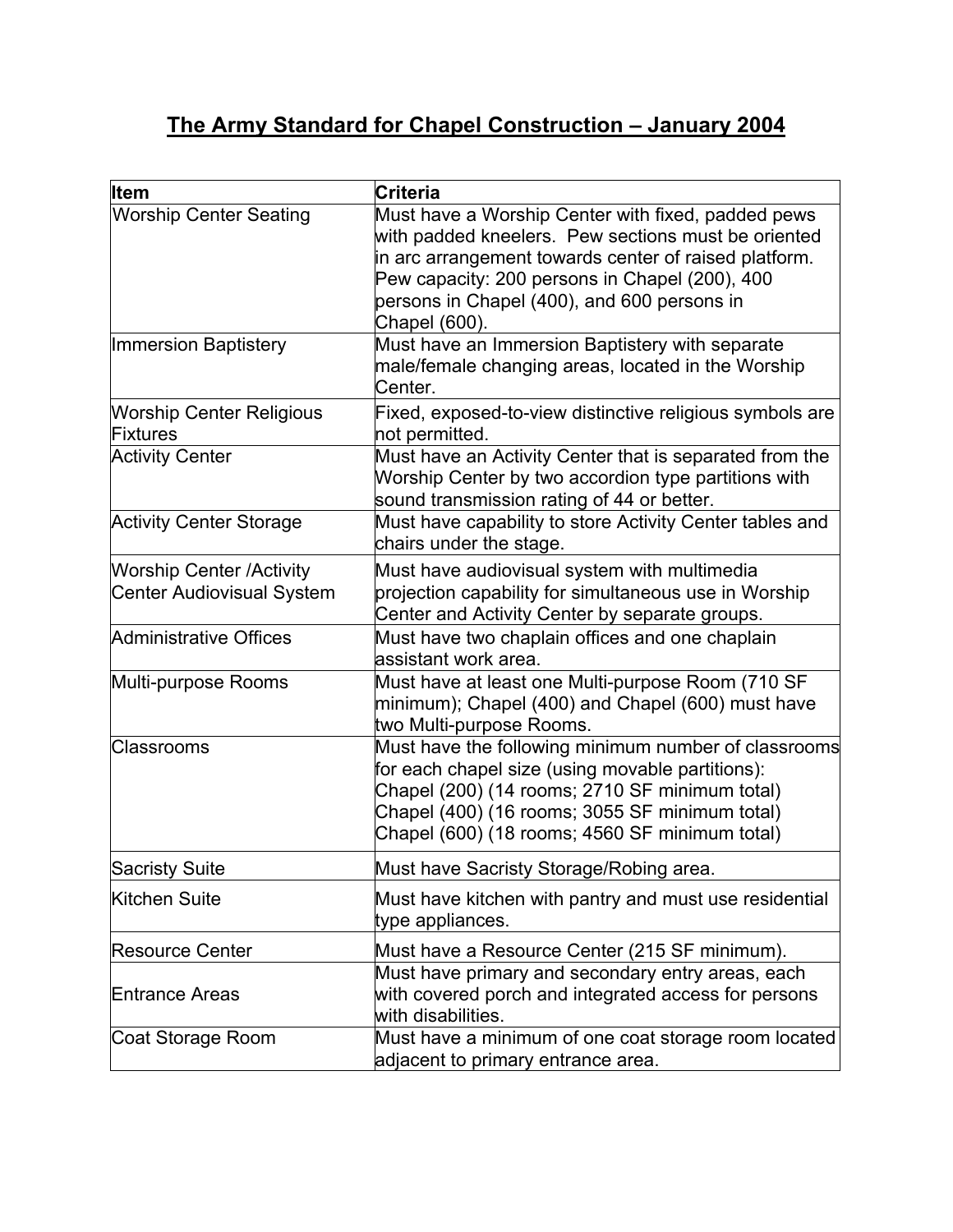| Storage Rooms              | Must have sufficient storage rooms to store tables and<br>chairs from all classrooms and multipurpose room(s).                                                                                 |
|----------------------------|------------------------------------------------------------------------------------------------------------------------------------------------------------------------------------------------|
| Storage Building           | Must have a separate storage building (150 SF<br>minimum size).                                                                                                                                |
| <b>Exterior Appearance</b> | Must have a steeple to identify it as religious facility.                                                                                                                                      |
| Roofline                   | Flat roofs are not permitted. Minimum pitch is 3/12.                                                                                                                                           |
| <b>Exterior Windows</b>    | Must have windows with capability for light control in the<br>Worship Center/ Activity Center and all exterior rooms.<br>Skylights are not permitted in the Worship<br>Center/Activity Center. |
| <b>HVAC</b>                | Must have a minimum of 4 heating/cooling zones in<br>HVAC system.                                                                                                                              |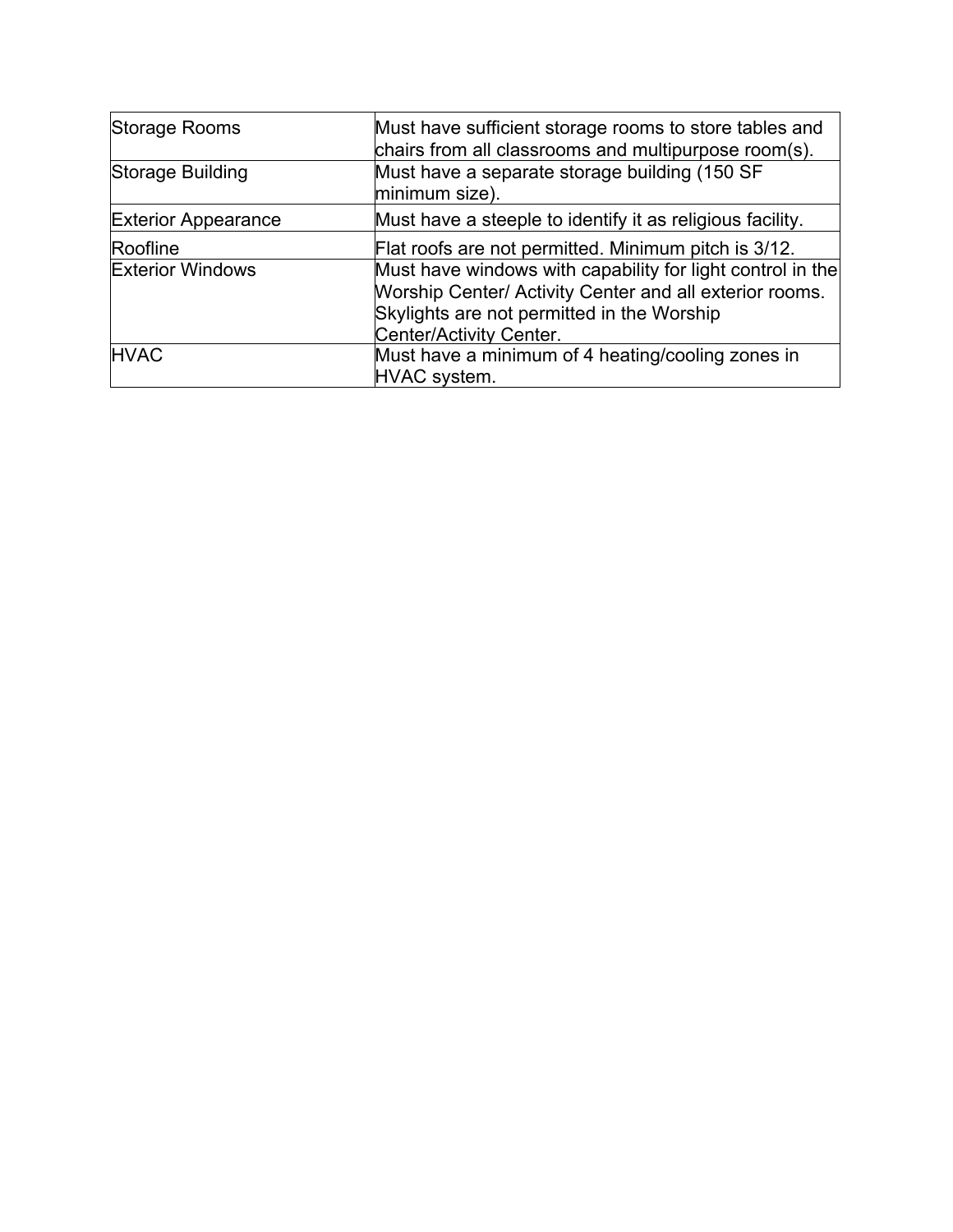## **BACKGROUND**

Applicability: These criteria apply immediately to all new MCA-funded chapels using one of the three new standard chapel designs (2004). The new standard chapel designs are as follows: 1) Chapel (200 seat), 2) Chapel Center (400 seat) and 3) Chapel Complex (600 seat).

General Design Philosophy: As The Army transforms to the future force, chapel facilities must also keep pace with the changing religious support needs of the warfighter and his/her family. These three new standard chapel designs support the changing needs for chapel facilities. They will enable us to support more congregations of widely varying sizes and faith groups; increased family participation; and the use of chapel facilities for installation community meetings. Additionally, the enhancements of these new chapel facilities will increase our ability to provide quality religious support.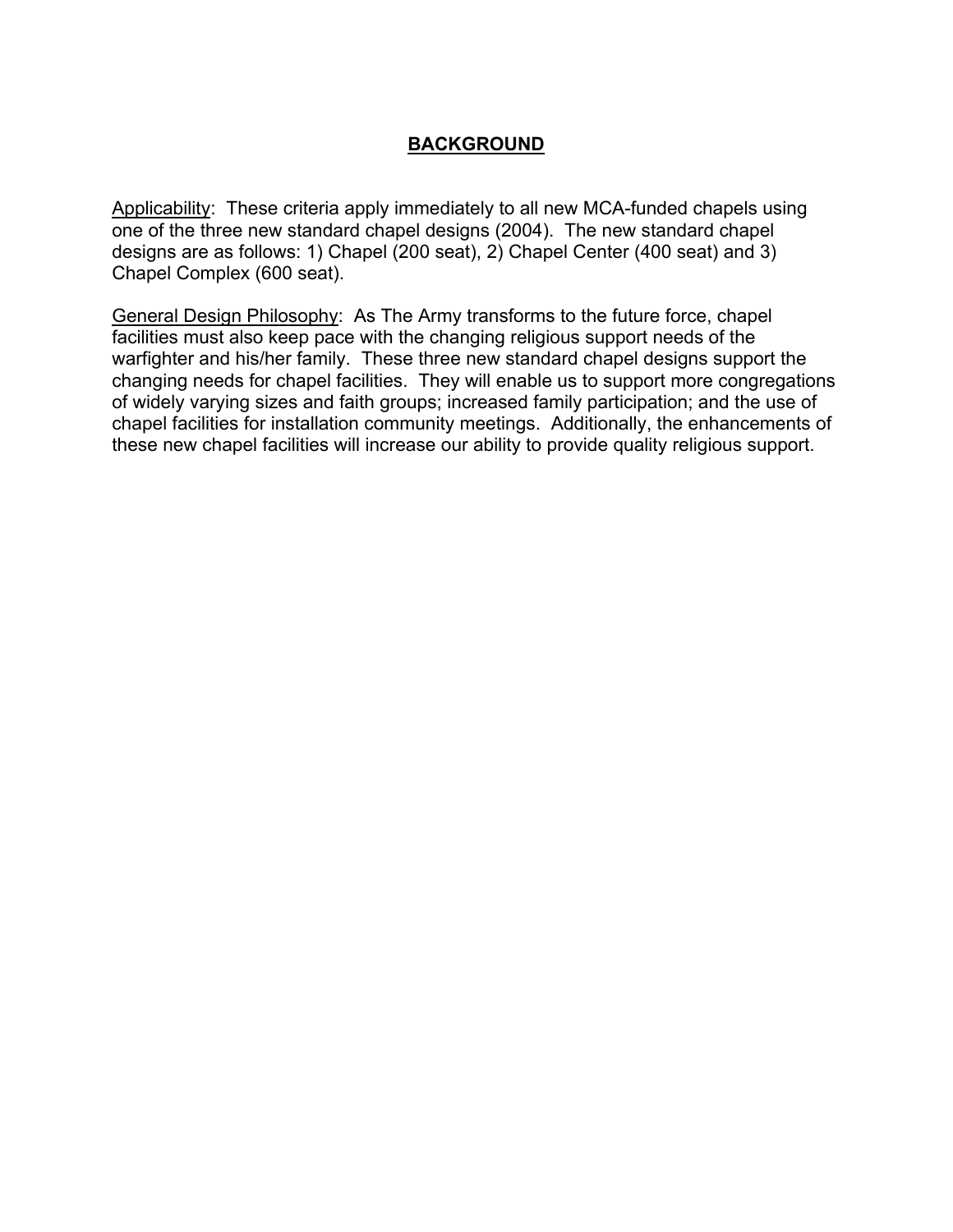## **GUIDANCE**

Worship Center Seating. Pews will be padded, will have padded kneelers and will be attached to the floor. Padding on pews may be part of the actual pew or may be attached to unpadded pews.

Immersion Baptistery. Immersion Baptistery with separate male/female changing areas is a key element for Worship Center's use.

Worship Center Religious Fixtures. Worship center must have capability to be religiously neutral. Distinctive religious symbols must either be removable or completely coverable by design.

Activity Center. Partitions between Worship Center and Activity Center are an essential element to the functionality of the entire facility.

Activity Center Storage. Activity Center folding tables and stacking chairs must be stored under the stage in an easily accessible manner.

Worship Center /Activity Center Audiovisual System. Multi-use design of the chapel requires ability to support more than one meeting/service in the facility at the same time. Both the Worship Center and Activity Center must be able to be used by separate groups at the same time and must have audiovisual system that supports this requirement.

Administrative Offices. There will be two individual chaplain offices and one office area that accommodates two chaplain assistants.

Multipurpose Rooms. Multipurpose rooms enable small congregations and groups to meet concurrently while larger congregations meet in the Worship Center or Activity Center.

Classrooms. Classrooms are a key element for Religious Education program of the chapel and must be available.

Sacristy Suite. Sacristy suite is critical element for storage of ecclesiastical items as well as robing/preparation area for chaplains prior to worship center use.

Kitchen Suite. Kitchen with pantry area must be provided. Kitchen is designed for reheating of already prepared food and will not have industrial type kitchen appliances.

Resource Center. Resource center is critical space for storage and management of all resources that support the chapels function, including equipment, literature and supplies.